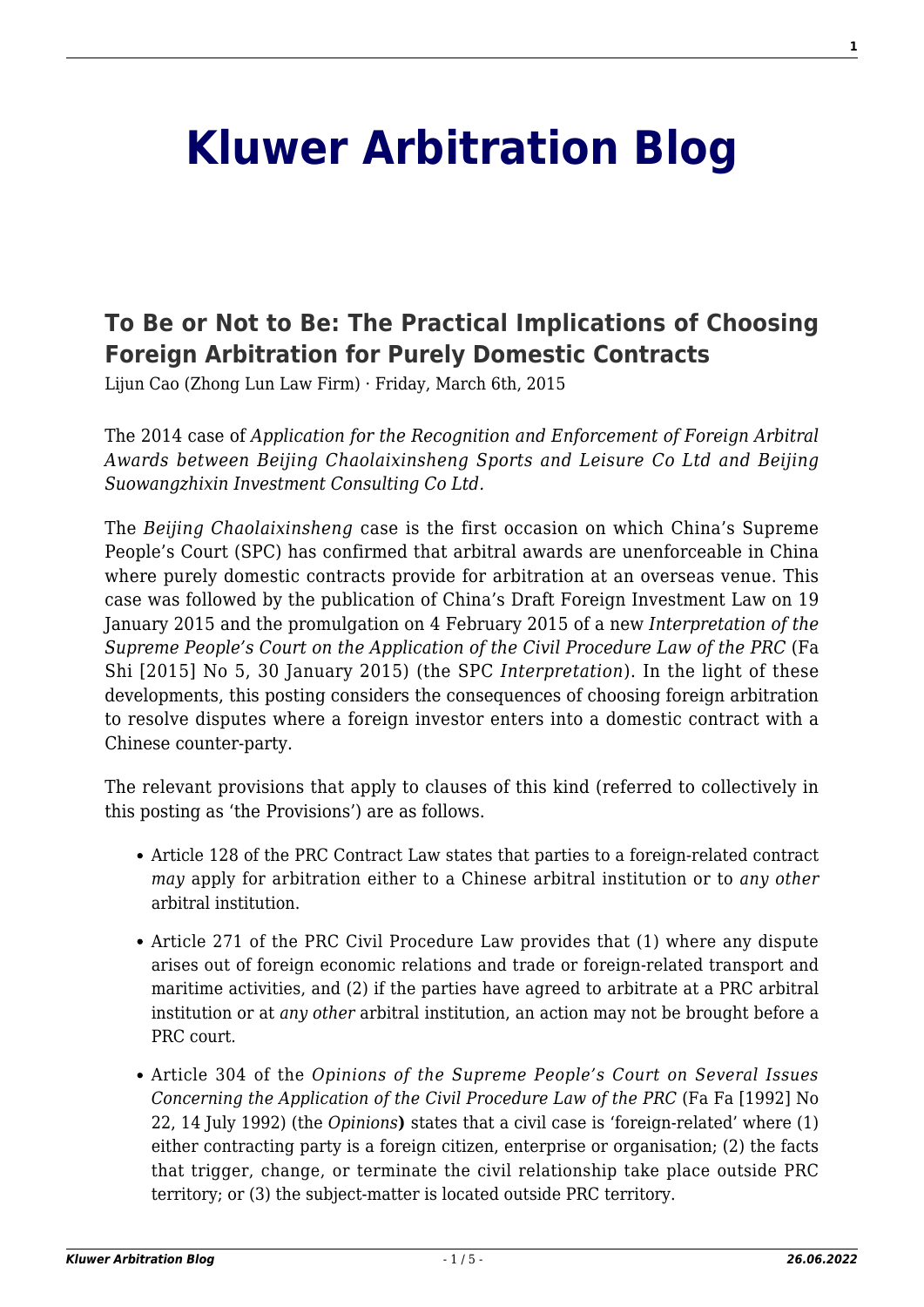Taken collectively, these Provisions imply that parties *may* submit a dispute to a foreign arbitral institution if the contract has a foreign element. The SPC has traditionally interpreted them to mean that arbitration before a foreign institution is *only* available for disputes with a foreign element. Few cases, however, have come to the SPC for a determination of whether a resultant award is enforceable in China.

The *Beijing Chaolaixinsheng* case involved a contract to operate a golf course in Beijing concluded between a Chinese company and a wholly foreign-owned enterprise (WFOE) that was registered in Beijing and owned by a Korean citizen. The arbitration clause provided for arbitration at the Korean Commercial Arbitration Board (KCAB) in Seoul. A dispute involving a claim for compensation was so referred. The Beijing Second Intermediate People's Court (the Beijing Court) proposed to hold that the award renderedby the KCAB tribunal was unenforceable. This holding was confirmed by the SPC, pursuant to its function of reviewing such proposals under the prereporting system.

On the basis of the Provisions, the SPC concluded that there were no foreign elements in the contract, given that the subject-matter was located in China, the contract was concluded and performed in China and the WFOE had the status of a Chinese enterprise. Further, the SPC stated that "the applicable law of the underlying contract and its arbitration clause, whether explicitly or [implicitly] agreed [upon] by the parties, shall be deemed as PRC law." The SPC went on to hold that PRC law did not authorise the parties to refer domestic disputes not containing a foreign element to foreign arbitration. Accordingly, the arbitration clause was invalid and the KCAB tribunal therefore had no jurisdiction over the dispute.

The SPC also upheld article V.1(a) (invalid arbitration clause) of the New York Convention as a ground for rejecting the recognition and enforcement of the KCAB award. Significantly, the SPC rejected a proposal by the Beijing Court to rely also on article V.2(b) of the Convention (public policy) as a ground for refusing enforcement, stating that "to apply the public policy ground provided for in Article V(2)(b) of the New York Convention is inappropriate and should be corrected." The SPC's tendency to invoke public policy grounds sparingly will be welcomed by the arbitration community.

The SPC *Interpretation* replaced the *Opinions* with effect from 4 February 2015. Article 522 of the *Interpretation* replaces article 304 of the *Opinions* and subsumes the three categories that constituted a 'foreign element' under the latter. Article 522, however, adds two new sub-clauses aimed at broadening the definition. A civil case may now also be foreign-related where (1) the habitual residence of either or both contracting parties is located outside PRC terrritory, and (2) there exist "other circumstances" that can constitute a foreign-related element. This residual provision may give the PRC courts more discretion in characterising a case as either foreignrelated or domestic. It may also be noted that article 522 of the *Interpretation* has the same wording as a pre-existing provision, article 1 of the SPC *Interpretations (I) on Several Issues Concerning the Law on the Application of Laws to Foreign-Related Civil Relations* (Fa Shi [2012] No 24, 28 December 2012) (the 2012 *Interpretations*), which was complemented by the *Opinions.* The courts have not, however, applied the 2012 *Interpretations* in defining foreign-related civil cases, but have instead preferred to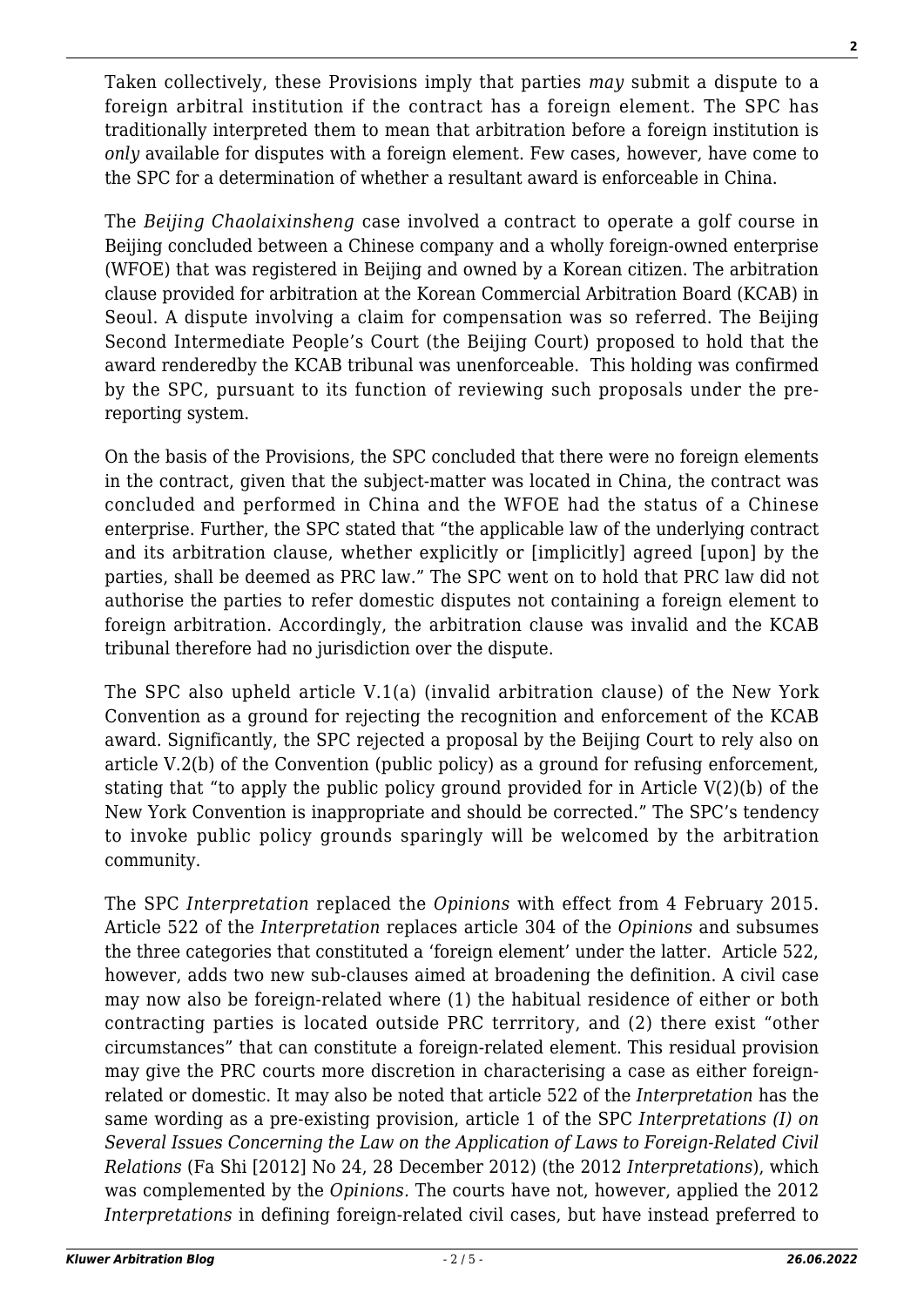apply article 304 of the *Opinions*.

For the first time, the new Draft Foreign Investment Law provides a definition of 'foreign investor' for the purposes of that draft law. Article 11 provides that domestic enterprises controlled by a foreign citizen, enterprise or organisation are deemed to be foreign investors, thus giving rise to the question whether having a foreigninvested domestic enterprise as a contracting party might render the contract 'foreign-related'.

It will be interesting to see how the PRC courts approach these new developments and whether the categorisation of 'foreign-related' cases will indeed broaden their scope.

In light of the above, and subject to any further clarifications from the SPC, parties should be aware of the following risks if they choose to use foreign arbitration clauses for disputes without a foreign element.

Firstly, where a foreign investor initiates foreign arbitration proceedings, it may be uncertain whether the Chinese counterparty would challenge the validity of such a clause and if so, in which court. The validity of such clauses has consistently been denied by the Chinese courts.

Secondly, instead of going to a PRC court, a party may make relevant objections in the arbitration, in order to preserve rights to challenge later the award or its enforcement.

Thirdly, the Chinese party may also initiate parallel proceedings on the merits of the case in the PRC courts. This may give rise to a dilemma for the foreign investor. On the one hand, participation by that party may give rise to a negative inference as to the validity of foreign arbitration proceedings already initiated. On the other hand, non-participation may result in an unfavourable default judgment in court.

Multiple proceedings or additional objections would involve increased costs and may also cause delays, which could give the relevant party time to divest itself of assets in an attempt to frustrate an award made against it.

The authors are aware of a number if alternative clauses used by foreign investors They may not, however, be as useful as they appear.

A party may wish to include a foreign parent company as guarantor of performance of the contract, in the hope that this would constitute a 'foreign element'. Although issues with the guarantee itself may be arbitrated at a foreign arbitral institution, the problems previously discussed may still apply if a tribunal appointed by that institution hears the main contract.

Foreign investors may try to use foreign arbitration with China as the seat of arbitration, for example through the ICC in China. Although the SPC confirmed the validity of such clauses in 2014, their enforcement remains uncertain.

Foreign parties may wish to choose arbitration through the CIETAC Hong Kong Arbitration Center. A special chapter of the CIETAC Arbitration Rules 2015, however, distinguishes CIETAC Hong Kong from the CIETAC in Mainland China. It is very likely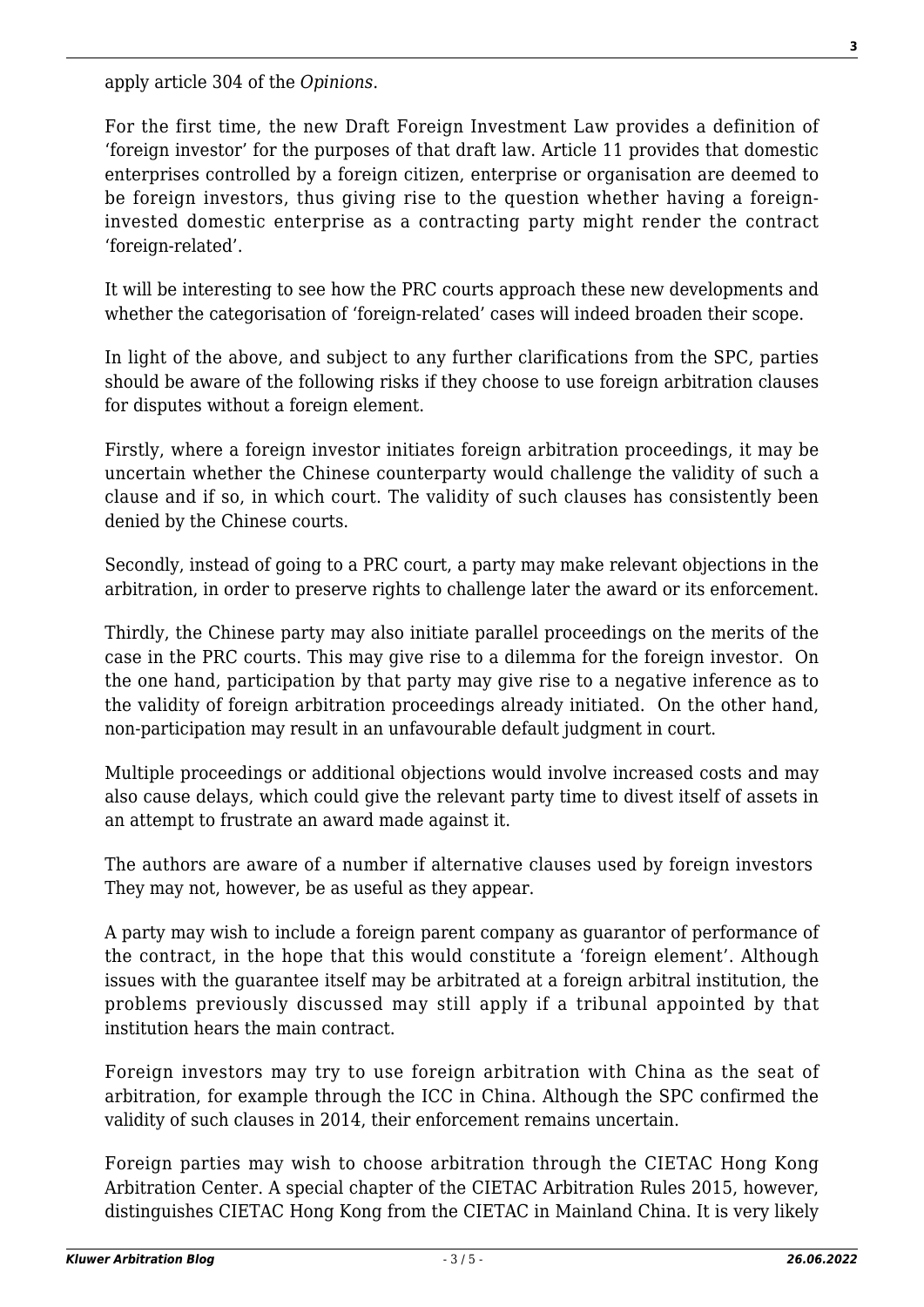that the PRC courts would consider CIETAC Hong Kong a 'foreign' arbitral institution, thus giving it the same legal status as foreign arbitration institutions proper.

In the light of these problems, it is recommended that a properly tailored and welldrafted domestic arbitration clause should be used, one which would have exclusive jurisdiction over domestic disputes without a foreign element. Importantly, under PRC law, property and evidence preservation orders by PRC courts are available only in support of arbitrations conducted at domestic institutions.

There is also scope within the CIETAC Rules to tailor the arbitration to the parties' needs, for example, by the parties appointing foreign arbitrators from outside the CIETAC panel list, and also appointing their own presiding arbitrator in order to avoid an appointment by CIETAC. In an important development, the SPC has confirmed the validity of arbitration clauses that provide for CIETAC arbitration under the UNCITRAL Arbitration Rules (see Zhe Yong Zhong Que Zi No 4, 17 March 2014). In such proceedings, CIETAC may form an international tribunal with a presiding arbitrator from a country neutral to the parties involved. The tribunal may then ensure that the proceedings comply with international standards; but more importantly, CIETAC tends to adopt international practices where the tribunal is international.

Using a tribunal comprising international arbitrators would be just as effective as conducting arbitration overseas, but with the important assurance that the arbitration clause and the corresponding award would be valid and enforceable in China.

## **Profile Navigator and Relationship Indicator**

Offers 6,200+ data-driven arbitrator, expert witness and counsel profiles and the ability to explore relationships of 13,500+ arbitration practitioners and experts for potential conflicts of interest.

[Learn how](https://www.wolterskluwer.com/en/solutions/kluwerarbitration/practiceplus?utm_source=arbitrationblog&utm_medium=articleCTA&utm_campaign=article-banner) **[Kluwer Arbitration Practice Plus](https://www.wolterskluwer.com/en/solutions/kluwerarbitration/practiceplus?utm_source=arbitrationblog&utm_medium=articleCTA&utm_campaign=article-banner)** [can support you.](https://www.wolterskluwer.com/en/solutions/kluwerarbitration/practiceplus?utm_source=arbitrationblog&utm_medium=articleCTA&utm_campaign=article-banner)

*To make sure you do not miss out on regular updates from the Kluwer Arbitration Blog, please subscribe [here](http://arbitrationblog.kluwerarbitration.com/newsletter/). To submit a proposal for a blog post, please consult our [Editorial Guidelines.](http://arbitrationblog.kluwerarbitration.com/editorial-guidelines/)*